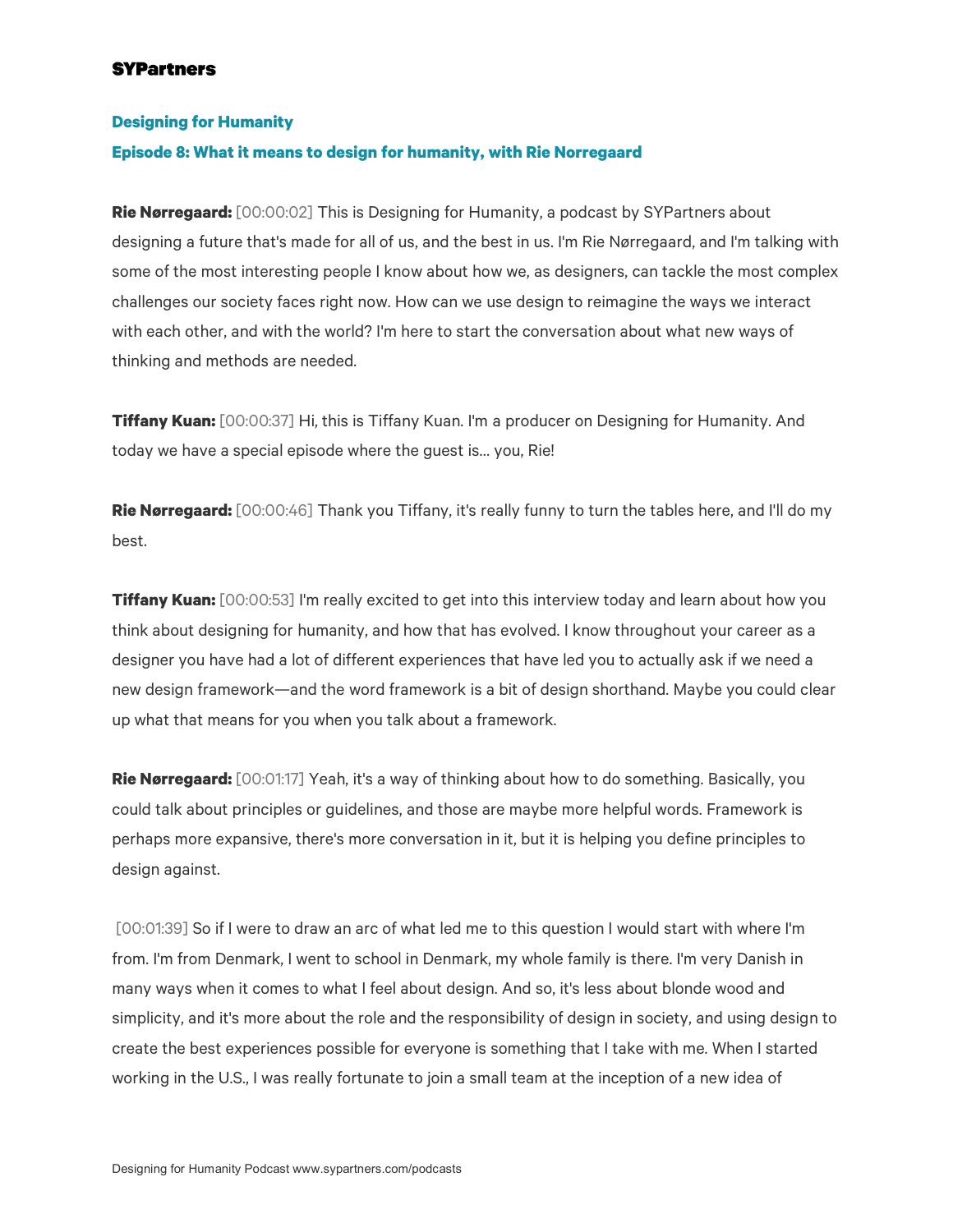creating kitchen tools, OXO kitchen tools, which maybe some people know. They have big black rubber handles.

[00:02:28] And I really came to understand how looking at the ability to do something as a spectrum, and looking at the edges of ability and access as a place to look for innovation in design solutions, would create vastly better solutions for everyone that we would consider in the middle of the spectrum. And that's sort of the idea of universal design, coming from architecture of creating access, physical access, to spaces. When used in product design, it asks the question of, "how can we make products that are accessible to as many people as possible, physically?" So that was a really meaningful experience for me, and many years later when I co-founded a company called Umhu, which means, "something that's done with great care" in Danish.

[00:03:22] So what we wondered was if we can use design to make—let's say, a cane—an object that you can give us a present, something that you would really like to give away, and that you would like to receive, something that you covet and desire, versus a piece of medical equipment that you don't want to use, then can we start to change how we think and feel. And it turns out that you can, that design has the power to do that. I took that learning with me and expanded the question. So Umhu sought to answer the question [of] if we can change how we think and feel about aging and disability through design.

[00:04:01] I had my second child at that time and I was finding that the baby stuff market was really exploding with creativity and design choices, and you know, it was a whole new category popping up of a much more well-designed products and services. But at the same time, my husband and I were also becoming caregivers for my husband's family. And I found that there were no well-designed products to help them in their daily chores—such as bathing or walking or dressing even—that were really dignified or fit into their lives, that I could imagine giving to them and feeling good about, and that they would feel good about in their lives also.

[00:04:45] And it was perhaps before I used the term "inclusive design", but I was beginning to apply what we know about how our brains work to help create new rituals and connection. So, if universal [design] describes the relationship between a person and an object more specifically, then inclusive design starts to consider the full range of human diversity with respect to ability, language, culture, gender, age, and many other forms of human difference. So that is how I got to really work with inclusive design. So, if we then add to what we know about neuroscience and why we do the things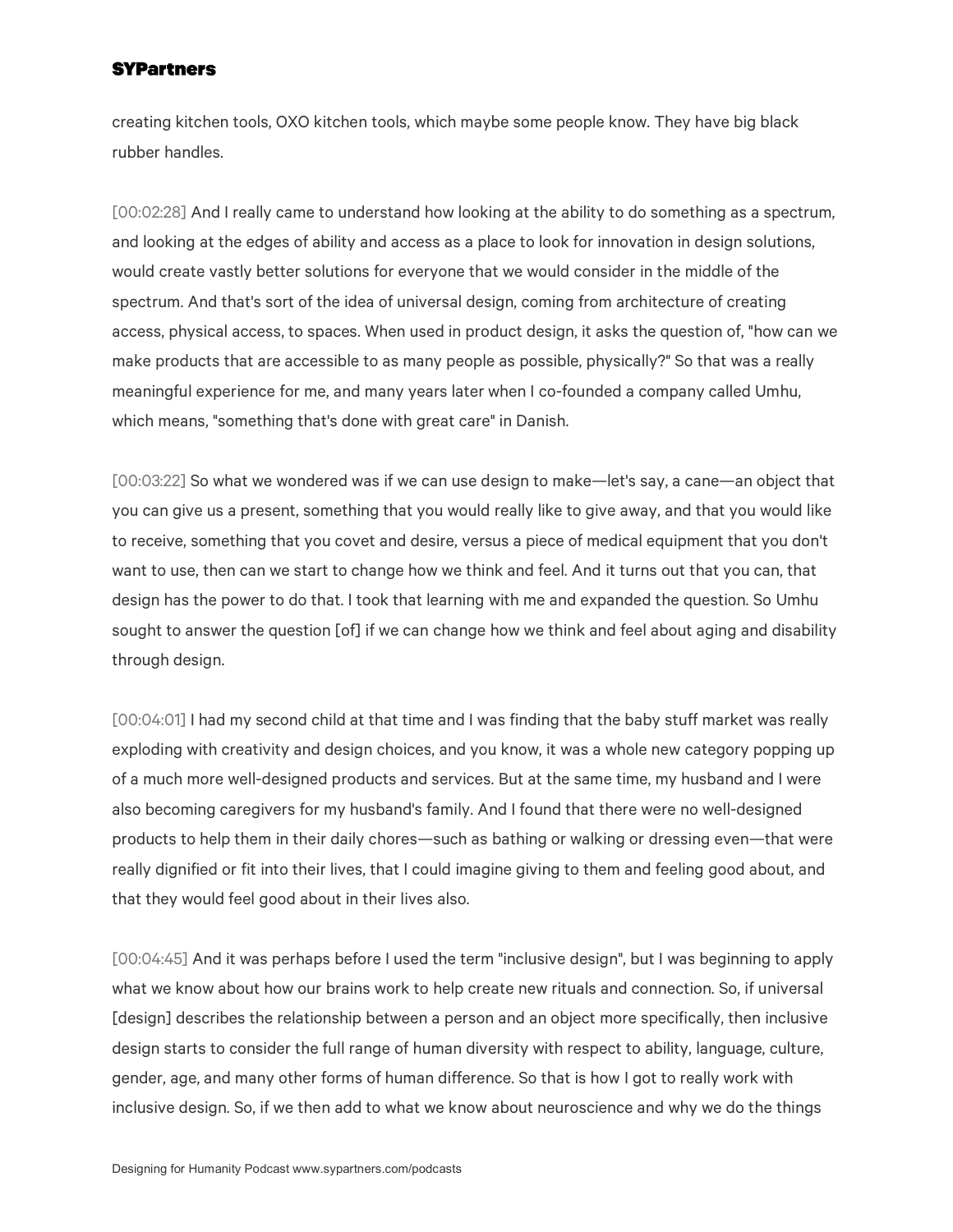we do—our biases—with beginning awareness of that how that changes how we think about design and therefore the products and services that that we take responsibility for, so many of the things that we as designers come into contact with and that we're part of creating require data input and also produce data. Intent and awareness becomes incredibly important. So this is where I began and many others in design and technology and most fields are—asking if we're really equipped to take responsibility for the solutions that we're imagining and then creating. So from the personal to the interpersonal, to a group, to the structures that we exist within, can we consider all of that when we are designing. And I think that's where the investigation is going, is to begin to see how we can answer that for all of us.

[00:06:29] I am very encouraged by seeing how design is applied and relevant and it's both the ability for designers to participate and to lead in work that is outside of the realm of solving one design problem. But also I think, for me, the recognition that design is a piece of the solution when addressing really big systemic issues and that's been great to explore.

**Tiffany Kuan:** [00:06:56] I think one of my favorite things about the conversations is that each of your guests are using design in very different ways. What are your greatest takeaways after speaking to each of them about how they approach design?

**Rie Nørregaard:** [00:07:08] I think what I have been listening for are the things that motivate us deeply, fundamentally, and how that shows up in the work that we do. And that's different for everybody, but I think that's what I've been drawn towards and listening for. And at the same time, also trying to understand, or to clarify maybe, techniques, principles that might apply from one realm—so, such as science fiction interface design, to painting a picture of a world that we actually want to live in, maybe when it comes to policymaking. And how learnings from one realm of design can be applied in another, which I think is a continuous exchange, and something that is fundamental about design. Why we do the things we do, and what we really care about, and how that shows up in our work, and also what are techniques that we can share with others that we can learn from.

**Tiffany Kuan:** [00:08:14] I'd like to go a little bit deeper into that. You and Tucker talked about how design is an act of service. And I'm wondering if the conversations that we've had throughout the past couple months have changed how you think about the role of design.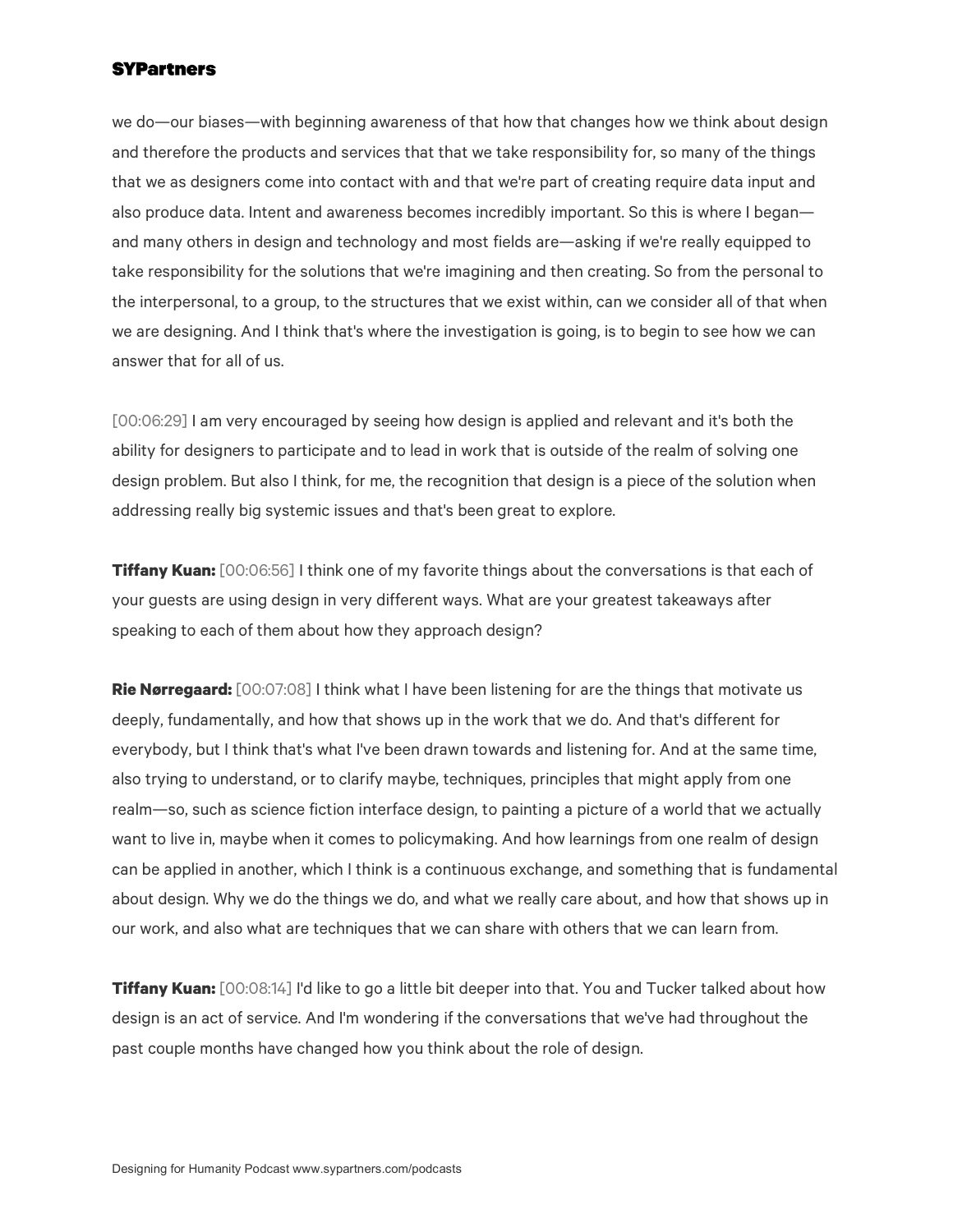**Rie Nørregaard:** [00:08:28] Hmm. My thinking is always changing about the meaning of the work that I do, and other designers do, as I learn from other people and find myself in new context. And that's part of the job. So I can tell you what I'm thinking about now, is both what I just talked about is that design methods, processes, and the ability to manifest something that didn't exist before, in order to create a change or to deliver a service, is one aspect of design. And in that, I think the ability to collaborate is hugely important when we think about design in a broader sense. But I'm also very focused on design related to personal expression and craft, and the power in even small-scale acts of working to make sense, to create beauty, to make things that are useful, helpful, even if just for a little while by individuals. And the power and the impact that that also has, sort of the dedication to thinking about the whole process of how to bring something into the world, why, how you do it, and who it's for.

[00:09:46] When I think specifically about some of the starting points for me in this conversation around how to create a new set of design principles, or a new design framework if you will, I think back to some of the interviews. I think about what Marty said about imagination, and that's a very good prescription for how to think about the world that we want and how to design for it, and not to be simply held by reactions to the present. Listening to Gabby Almon talking about design's role in disaster recovery tells me that designers and non-designers with other deep expertise working together is the most powerful way forward. We don't need everyone to be a designer, but designers can trust in what they have to contribute to complicated processes and problems.

[00:10:37] And you know, of course we're not done with creating access, and seeing access as an opportunity, not just a moral issue, or a business issue. And that's what Sinead, as an advocate, talks a lot about. As Kat Holmes mentioned, addressing exclusion is an ongoing and expanding job for design. It's the ability to put one foot in front of the other, solve one problem, to learn, and then solve the next. And that's where the idea of a new design framework comes in—one that allows us to do that in a better way. So this is where I get back to answering, I think, your question about maybe what I've learned through this series of, "do we need a new design framework?" And I would say yes, we need a framework that helps us to take into consideration what we know about how our brains work, what we know in terms of feedback on design solutions from the data that we generate, and how that affects the input into design when we design for complex systems. And that means that we also now can look at the structure in which we design, which is many times invisible to us. So any system really, right? So thinking back to conversations I had, Tucker Viemeister saying, "design is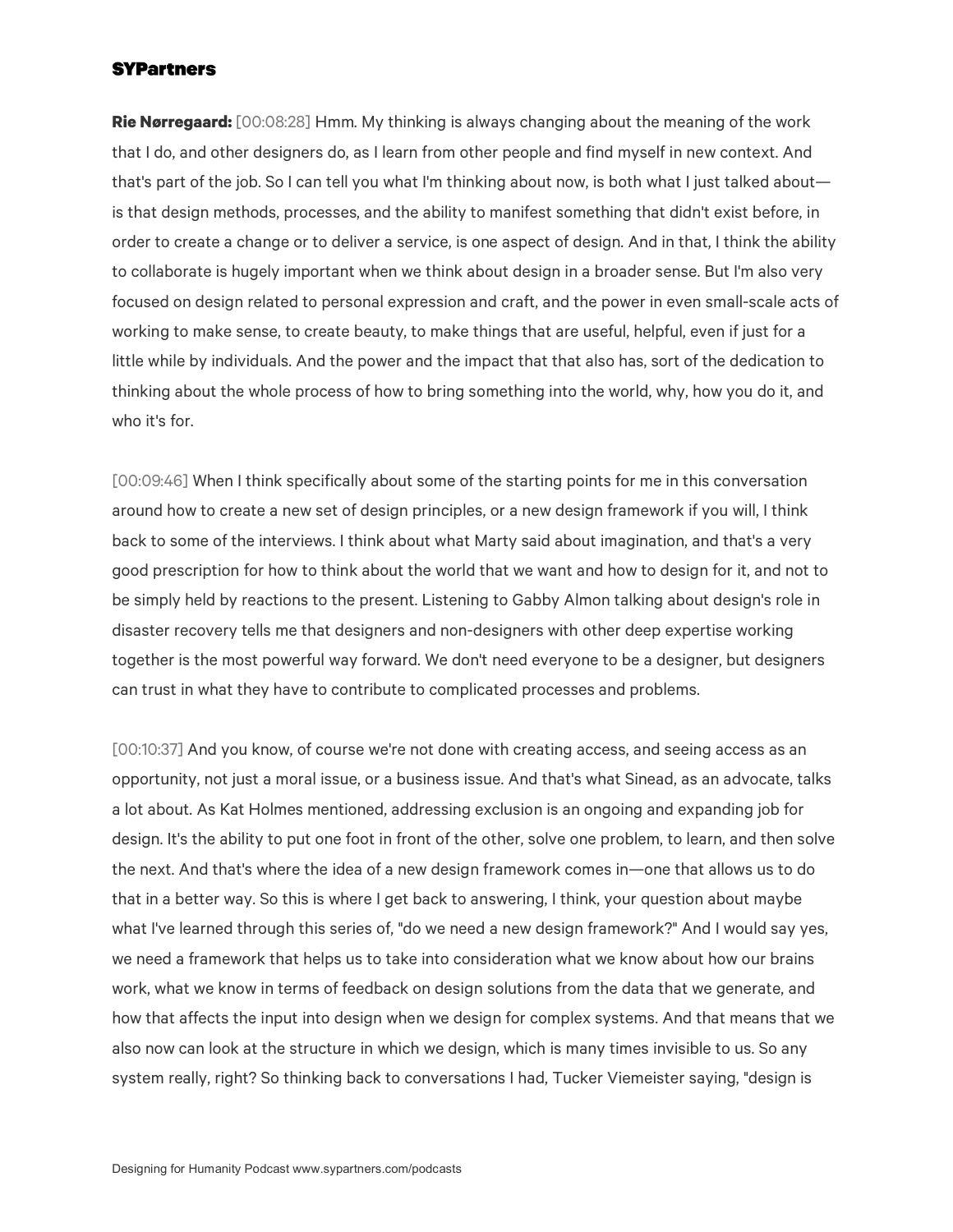how we treat each other" comes to my mind as a really great expression of the desire to be able to include the entire experience into a design framework.

**Tiffany Kuan:** [00:12:15] So when we start to think about a new design framework, one that can work across various industries, various types of challenges, and serve humanity as a whole... is that possible?

**Rie Nørregaard:** [00:12:27] I think it's possible to strive for that awareness. Is it possible to act on things that will come to light in the future? No, but it's possible to have intention, and to work to create awareness for ourselves and for the people around us all the time.

**Tiffany Kuan:** [00:12:48] As we've explored throughout some of our conversations in Designing for Humanity, even design frameworks like inclusive design have their shortcomings. So when you think about a new design framework, what are some of the greatest risk points that you see?

**Rie Nørregaard:** [00:13:06] So one of the things that we ask ourselves a lot now in design: who's in the room, right? Who's on the team, who is actually there creating, not just the designs, but also the frameworks, the rules of the game, when we make up new stuff, and we have a new idea of how to do something better or something new that maybe has not been done before. So I think that is a risk that we see probably more clearly now—not changing our behavior around inspiration and development and decision-making. Not changing our expectations around power structures that are in place, and how those affect outcomes of anything—even a new design framework. I see it's an opportunity and it's a risk, to really reconsider how to go about even thinking about, or talking about a new design framework. And that's why I think it's not, it's not a conversation, it's not a set of guidelines that would come from academic institutions or from one design firm or from one designer or one group of designers. The question is who needs to be part of the conversation in order to represent something that is actually different, that will actually be very helpful in solving these bigger scale problems.

**Tiffany Kuan:** [00:14:36] And there's a bit of pre-work there as well, I think, that we have uncovered throughout our conversations in which it's not just getting a diverse group of people in the room to have all those different perspectives, but it's also laying the groundwork as an organization or as a team or as a design leader to create a space where those different design voices can thrive and be able to speak up.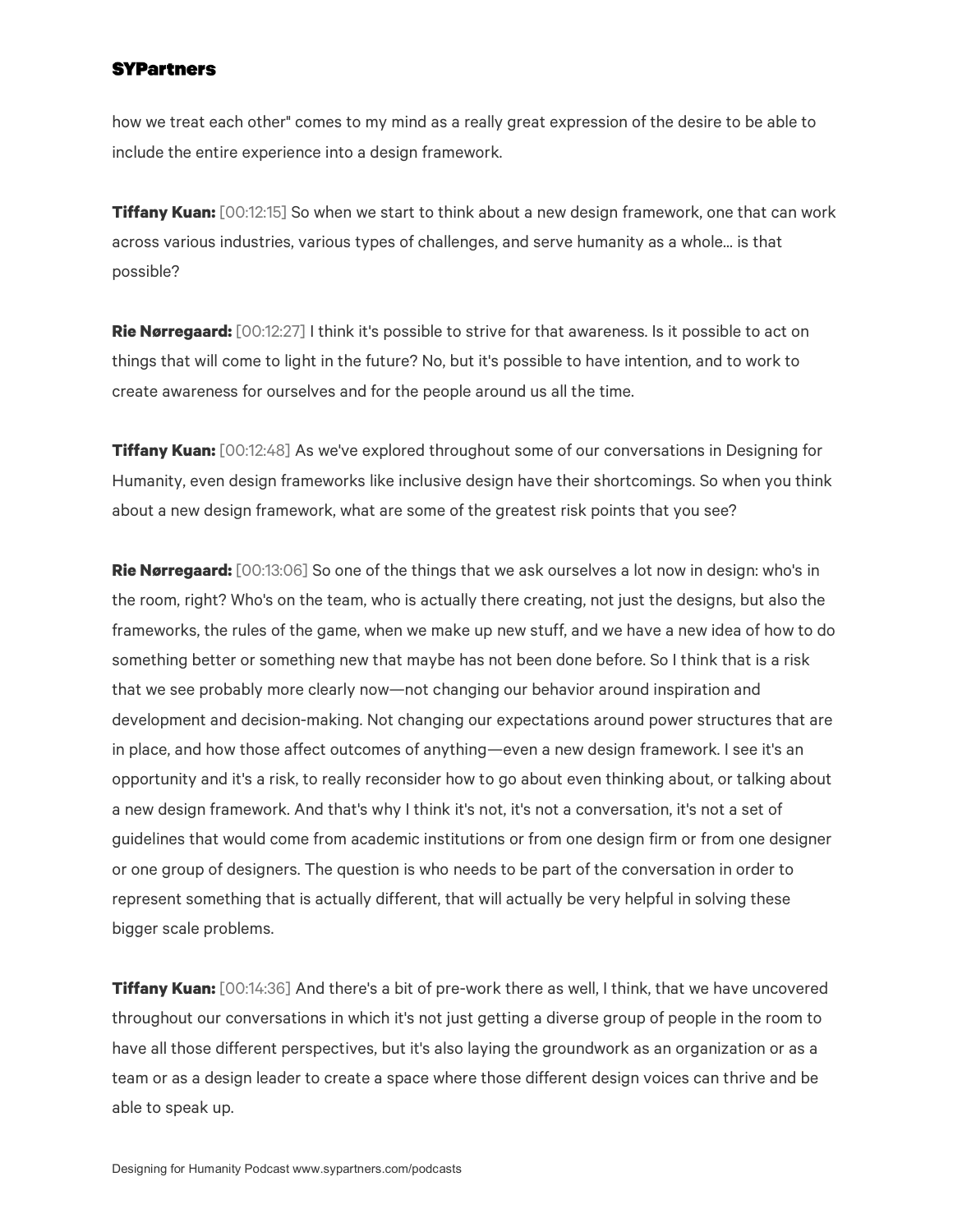**Rie Nørregaard:** [00:15:00] That's super meaningful.

**Tiffany Kuan:** [00:15:01] So as we look ahead, how has your thinking about a new design framework changed since we started the show, now that you have input from all sorts of different designers?

**Rie Nørregaard:** [00:15:13] Yeah. I was aware of in this first season that that we did have a fairly U.S. centric point of view, and there are some practical reasons to that: we wanted to get going and start this conversation, and we're U.S. based, and that was a place to start. I think my next chapter will be about broadening the conversation. Acts of design happen every day all over the world, and so it would be not working towards a new conversation or new framework if we were only talking to ourselves in a particular part of the world.

**Tiffany Kuan:** [00:15:52] That's what I love about this process. We don't have it figured out yet, but through this podcast and through these conversations, we get closer to it. I'm curious if anything throughout the season has surprised you.

**Rie Nørregaard:** [00:16:04] Well you know it's such a privilege in itself to be able to just have a conversation and listen to a practitioner of something that you deeply care about yourself for a good extent of time. We don't do that—I don't do that—very often and it's been a great reminder to stay in conversation and see where it goes. Not for the purposes of a project or being in, sort of, the solving mode always… it's been such a privilege.

**Tiffany Kuan:** [00:16:34] Well I think we usually benefit by asking more questions. Authentic communication.

**Rie Nørregaard:** [00:16:39] Why! Why! Why! (laughs)

**Tiffany Kuan:** [00:16:42] One question that has been constant throughout every episode is this idea about being an optimist, and whether being a designer means that you're inherently an optimist…

**Rie Nørregaard:** [00:16:51] Oh no, not that.

**Tiffany Kuan:** [00:16:52] … And so, I am wondering. Rie, do you consider yourself an optimist?